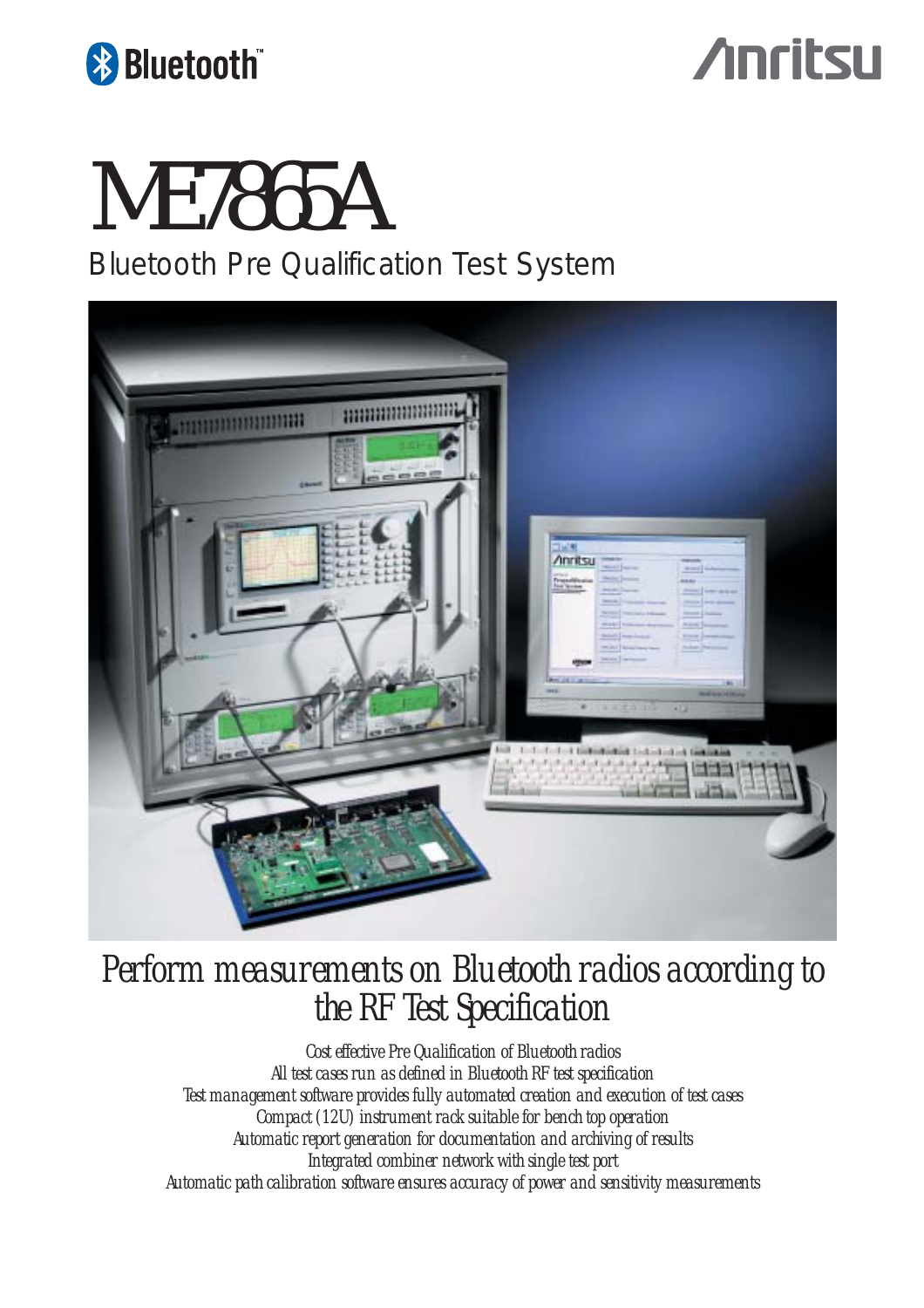#### **Introduction**

**The Anritsu ME7865A Bluetooth Pre Qualification Test System (PQTS) addresses the 16 test cases defined in the Bluetooth RF test specification.** 

**Developed in partnership with CETECOM, (Centro de Tecnologia de las Comunicaciones S.A.) the ME7865A offers an integrated solution including all the necessary test instruments and test case software to rapidly characterise Bluetooth radios.**

#### **Applications**

#### **Pre Qualification Testing of chip sets.**

For Bluetooth chip set developers the ME7865A provides a test system that enables comprehensive testing of the radio performance before submission to a Bluetooth Qualification Test Facility (BQTF). This gives the developer a high degree of confidence that the chip set will achieve qualification first time.

All measurements are made in accordance with the Bluetooth RF test specification. The ME7865A generates test reports that are ideal for documenting the results from an EUT. Reports can include both numeric results as well as graphical traces of the measured packets.

#### **Module Testing**

After integrating a Bluetooth chip set onto a

#### **Test Management Software**

ME7865A software runs on an integrated rack mounted PC. The PC is supplied with a CD drive to facilitate software upgrades. A networking interface is also standard so that the ME7865A can easily be integrated into a company network. Free standing flat panel 15 inch TFT display, keyboard and mouse are also supplied.

The ME7865A software consists of the following modules:



module, it is necessary to revalidate the RF performance. Module manufacturers will typically design a module that is based on a reference design from the chip set supplier.

When the module design is complete, the implementation must be tested and characterised. The ME7865A is the ideal test system for proving the performance of new module designs.

#### **Module Selection**

Selecting the appropriate module for integration into an end user product requires a complete understanding of the characteristics of each Bluetooth module.

The ME7865A provides a test system for comparative testing of chip sets and modules. This facilitates the selection of a Bluetooth module that is best suited to the specific product being developed.

#### **Selective test in volume production**

The MT8850A Bluetooth Test Set has been developed for high speed testing of all products manufactured with a Bluetooth interface. MT8850A measures key radio parameters such as power, frequency, modulation and sensitivity in a test time of typically under 10 seconds. Volume manufacturers who wish to continuously monitor the quality of output often chose to selectively test a sample of the output more rigorously.

ME7865A is designed to be integrated into a high volume production test facility and used alongside the MT8850A for sample testing. The PC is supplied with a network interface so that results can be archived onto a company network.

#### **Bluetooth Qualification Test Facilities**

Full qualification of a Bluetooth radio requires submission to a Bluetooth Qualification Test Facility (BQTF). The qualification process can be costly and time consuming. The ME7865A provides a solution for companies who wish to have a faster and lower cost analysis of their device before proceeding to full qualification.

The ME7865A reports generated will give the developer a full understanding of the performance of their device. BQTF's can use ME7865A to offer a Pre Qualification test service.



#### **Executable Test Cases**

The RF test case software will control all of the instruments to perform the measurements automatically.

#### **ICS/IXIT Modules**

These modules contain the characteristics of the Equipment Under Test (EUT) for the selection of the applicable test cases. The data can be manually entered or read from the EUT supported features register.

#### **Configuration Manager**

The configuration manager is used to develop

the test cases dependant on the contents entered into the IXIT module.

#### **Test Case Manager**

The test case manager starts and finishes the test cases.

It also performs the verdict handling. The test case manager is also responsible for test case selection and the management of system files.

#### **Database and Report Generator**

This module displays the results of test cases and generates reports in Microsoft Word format.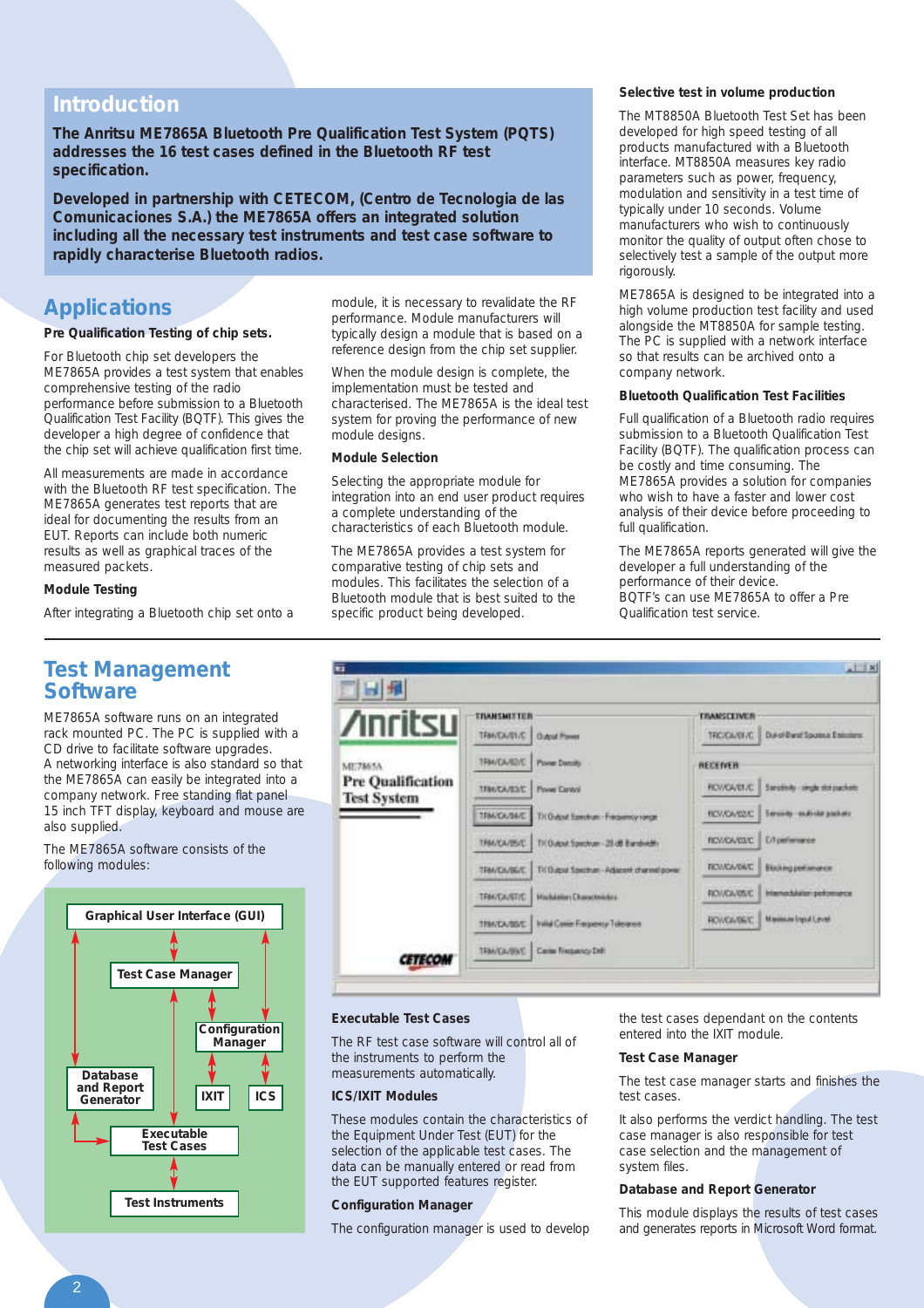### **Transmitter Measurements**

#### **Output power**

Output power measurements are made within the MT8850A Bluetooth Test Set. MT8850A identifies the position of P0 and measures the power in each of the bits within the packet. The average power across all the bits and the peak power are recorded.

#### **Power density**

The power density measurement provides the peak power density in a 100 kHz bandwidth.

The measurement is made using the spectrum analyzer. In the frequency domain a sweep over the ISM band is performed. The channel with the highest power is identified and this is set as the analyser's new centre frequency. A new one-minute single sweep is performed in the time domain. The power density is defined as the peak value of this trace.

#### **Power control**

Power control tests allow for testing or calibration to be performed on the level control circuitry of the EUT.

This test is only performed on devices that support power control. The measure is performed in the same way as the average power measurement. The test verifies if power control step sizes are within the specified range.

#### **Transmit output spectrum tests**

The transmit output spectrum measurements analyse the power levels in the frequency domain to ensure that out-of –channel emissions are minimised. The spectrum analyser performs these measurements. The Bluetooth specifications split the test into three parts; frequency range, - 20 dB bandwidth and adjacent channel power.

The frequency range measurement uses peak detection and validates that there is no spectral content outside the ISM band. The -20dB bandwidth test verifies the individual channel occupancy. The adjacent channel power measurement uses average detection to validate the power spectral density over all channels in the ISM band with a given wanted channel.

#### **Modulation tests**

Modulation measurements reflect the performance of the modulator circuitry as well as local oscillator stability, and consist of modulation characteristics, initial carrier frequency tolerance and carrier frequency drift. Verification of modulation characteristics requires the ability to demodulate the Bluetooth signal so that the frequency of each bit can be determined.

For modulation characteristics, two sets of a repeating 8-bit sequence are used in the payload to check both the modulator performance and the pre-modulation filtering. Initial frequency error is measured by measuring the average frequency of the four preamble bits. Frequency drift is measured by comparing preamble bits with payload data. The maximum drift rate also calculated in the payload.

#### **Receiver Measurements**

BER is the parameter used to determine receiver performance. These tests perform BER analysis under various different conditions.

#### **Sensitivity Tests**

Sensitivity is tested by transmitting impaired signals (using a defined dirty transmitter) to the receiver. The transmitted power is fixed, with impairments defined in the test procedure, which include carrier frequency offset, modulation index variation and symbol timing error.

# **Anritsu**

#### **Carrier-to-interference Performance**

C/I performance is measured by sending cochannel or adjacent channel Bluetooth modulated signals in parallel with the wanted signal and measuring the receiver's BER. One MT8850A delivers the wanted signal and a second MT8850A provides the PRBS15 interferer.

#### **Blocking Performance**

Blocking performance is measured by sending an out of band CW interfering carrier with the wanted signals in parallel and measuring the receiver's BER. One MT8850A delivers the wanted signal and a second source provides the CW interferer.

#### **Intermodulation Performance**

Intermodulation performance measures the effect of unwanted frequency components resulting from interaction between two interferring signals passing through receiver non-linear circuits. The test is performed by measuring receiver BER in the presence an interfering modulated signal and a CW signal that generate intermodulation products on receiver operating frequency.

#### **Maximum Input Level**

This test measures the BER performance when EUT input signal is at maximum input power level specified of –20 dBm.

#### **System Calibration**

The ME7865A is supplied with an integrated power meter. Automated software routines calibrate the path losses from each measuring instrument port to the common EUT test port.

This path loss data is held in system files and corrected for during all measurements.

## **Example Result Screen Support services Support services**



#### **Software support and maintenance**

The system support package provides customer technical support by email and fax and telephone. Support staff are based in a European time zone and support response in guaranteed within one working day.

Following the release of the base line software, software upgrades will automatically be issued to customers on a maintenance contract. The ME7865A will be continually developed to follow changes to the RF Test Specification and to follow errata in the Bluetooth core specification.